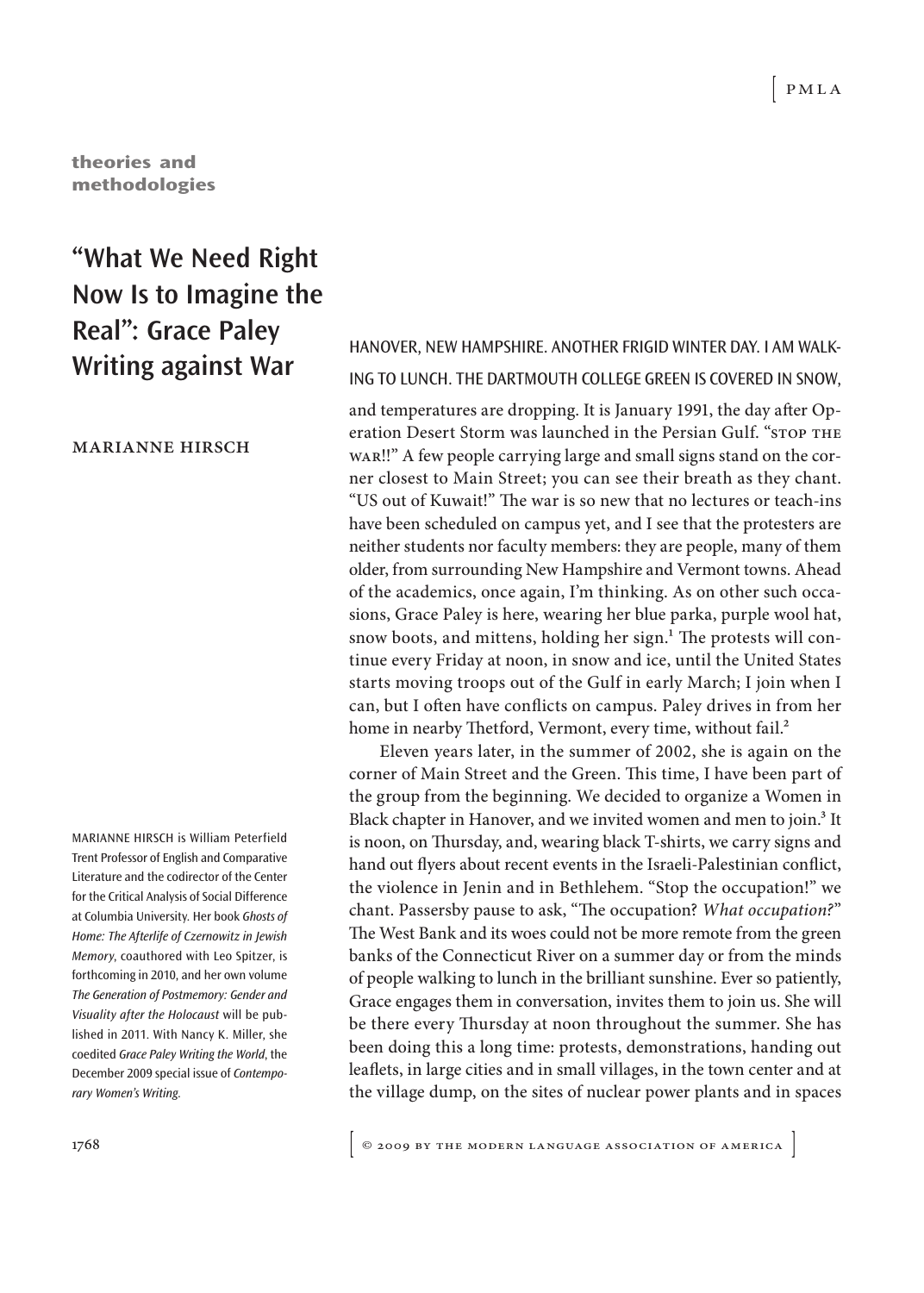far removed from conflict. Students, faculty members, administrators, townspeople, going about their lives, are provoked to stop and to try, for a moment, to "imagine the real" of lives lived in war, in poverty and need, somewhere across the world, and to think about the effects of those conditions on people here, whose lives are diminished, economically, psychologically, and spiritually, as their governments wage war and pursue policies of immiseration in their, in our, names. And through that act of imagination, to think about how to intervene.

Throughout her work, Paley distinguishes "imagining" from "just referring to things," which results in "los[ing] them entirely" (*Just As I Thought* 171). For her, to imagine is to envision the details and the materiality of the lives of others, across gender, age, geographic, and political divides. It is to understand the motivations even of those who wage war and inflict suffering and who, like George Wallace or Robert McNamara, later admit their mistakes after developing an imagination. It is to disrupt a dailiness that accepts war, poverty, and suffering as inevitable. In her protest and direct action, and in her writing, Paley practiced an embodied politics and an aesthetics of interruption and disruption, and of surprise. She did this tirelessly, with fresh energy and without discouragement, throughout a lifetime and a writing career.

Of the many actions and groups in which Paley was involved, the Women's Pentagon Action of the early 1980s perhaps illustrates best what it means to write and to act against war and the complacencies it breeds. In the Women's Pentagon Action Unity Statement, which she drafted and revised in a lengthy consultation with about two hundred other women activists, Paley practices a collective form of writing that emerges from the best work of feminist organizing and resistance. I would like to read it closely to ask, What are the ethical and aesthetic stakes, and what are the efficacies, of this collective antiwar writing practice?<sup>4</sup> How does this statement, which

emerges from a particular action and political moment in the early 1980s, relate to Grace Paley's stories, poems, and essays and to her career as a writer?

"It all started in a Friends' meeting house in Hartford," Ynestra King, one of the action's primary organizers, recently told me. "We were sitting on very small chairs in the day care center, and Grace surmised that this had a leveling effect and that it made it possible for us to 'play'" (Personal interview). Participants in the historic conference Women and Life on Earth, held at Smith College in 1979, had begun to connect racism, sexism, heterosexism, and the disregard of the environment and the unchecked militarism that characterized the early Reagan era. The women's urgent insights and connections came with a pedagogical imperative—a platform of public education through visible acts of public intervention. "What came next, what naturally followed all that talking and talking, was action, finally: The Women's Pentagon Action in 1981," writes Paley in *Just As I Thought*, her volume of essays



Grace Paley (center) at a planning meeting for the Women's Pentagon Action. Photograph by Dorothy Marder. Reproduced by permission of the photographer's estate.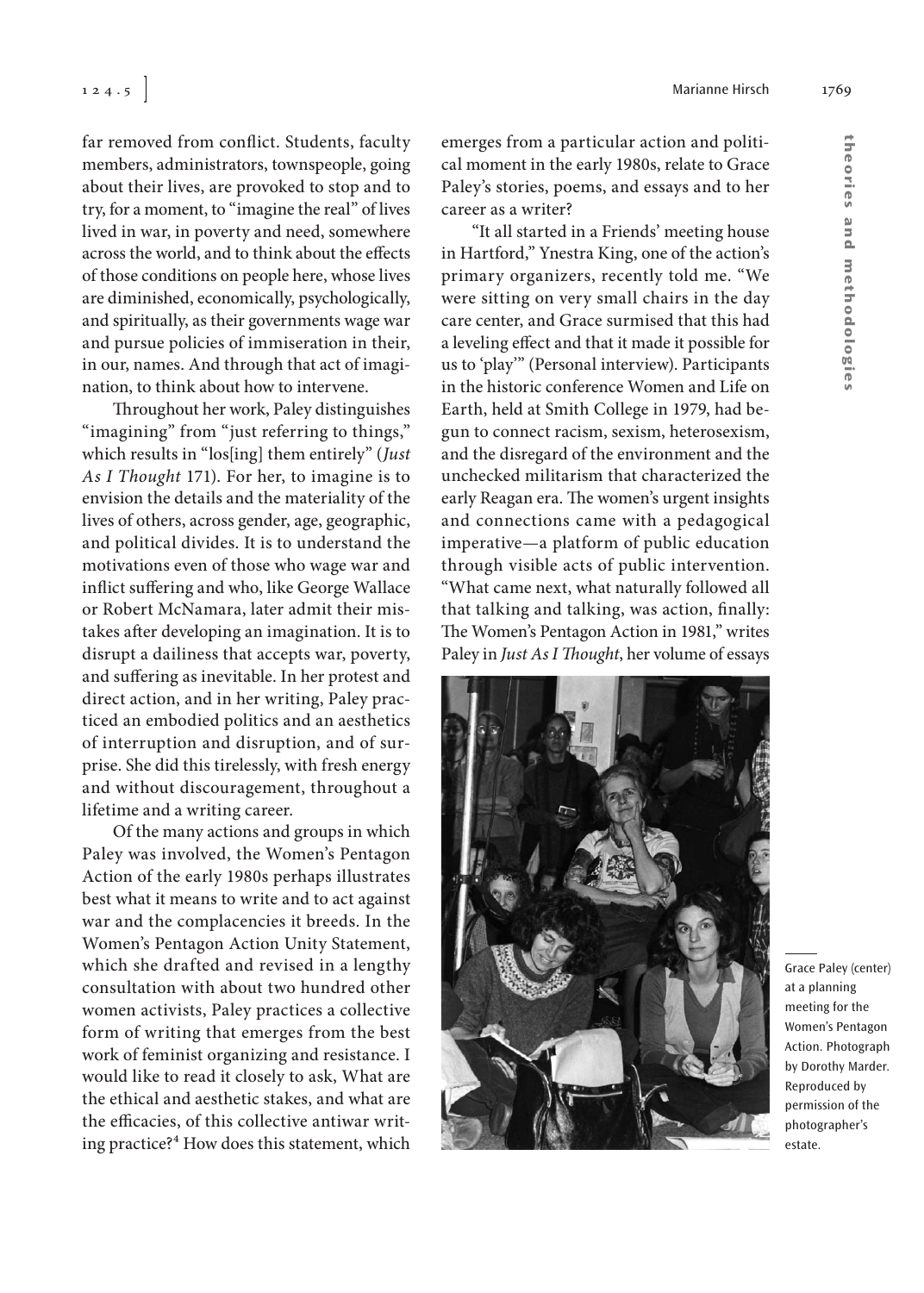and speeches; with characteristic humor and humility, she continues, "A position or unity statement had to be written. . . . I would write that statement. It was an honor for me, and of course the women were also relieved that someone would do the job" (126, 7).

Taking notes in her small spiral notebook during meetings in New England and New York in 1979 and 1980, Paley went home to draft the Unity Statement:

Still, it took weeks, because with the honor came the obligation to read and reread it at meetings—by phone to people who could not get to meetings. New ideas were introduced, and lots of questions. . . . The document we produced was not a consensual one, which is usually compromised by that perfectly honorable mediating process. It was exactly, at some length, what everyone believed and hoped. Me too. (127)

Arrived at neither by majority rule nor by consensus, the document emerges from a third possibility, which eschews compromise

and cliché. Paradoxical and intriguing, this third possibility is evoked in the self-reflexive and self-searching feminist process of revision Paley describes in her recollections: "It seems odd now, but although we spoke emphatically about misogyny, it was late, almost before printing time, when someone said, What about sexual preference—homophobia? And this in an organization that was at least 50 percent lesbian" (127). Such suggestions are amalgamated, added to the drafts in a paratactic structure of inclusion. Instead of compromising, the drafters chose to let multiple voices and possibilities, and multiple emphases, sit beside one another, in the belief that the whole would indeed reflect "what everyone believed and hoped."

There were two women's Pentagon actions, on 17 November 1980 and on 16 November 1981, each drawing several thousand participants, each featuring the Unity Statement, distributed in English and eventually also in Spanish translation. Although the statement survives in textual form, in a



At the Women's Pentagon Action. Copyright © Diana Mara Henry / dianamarahenry .com.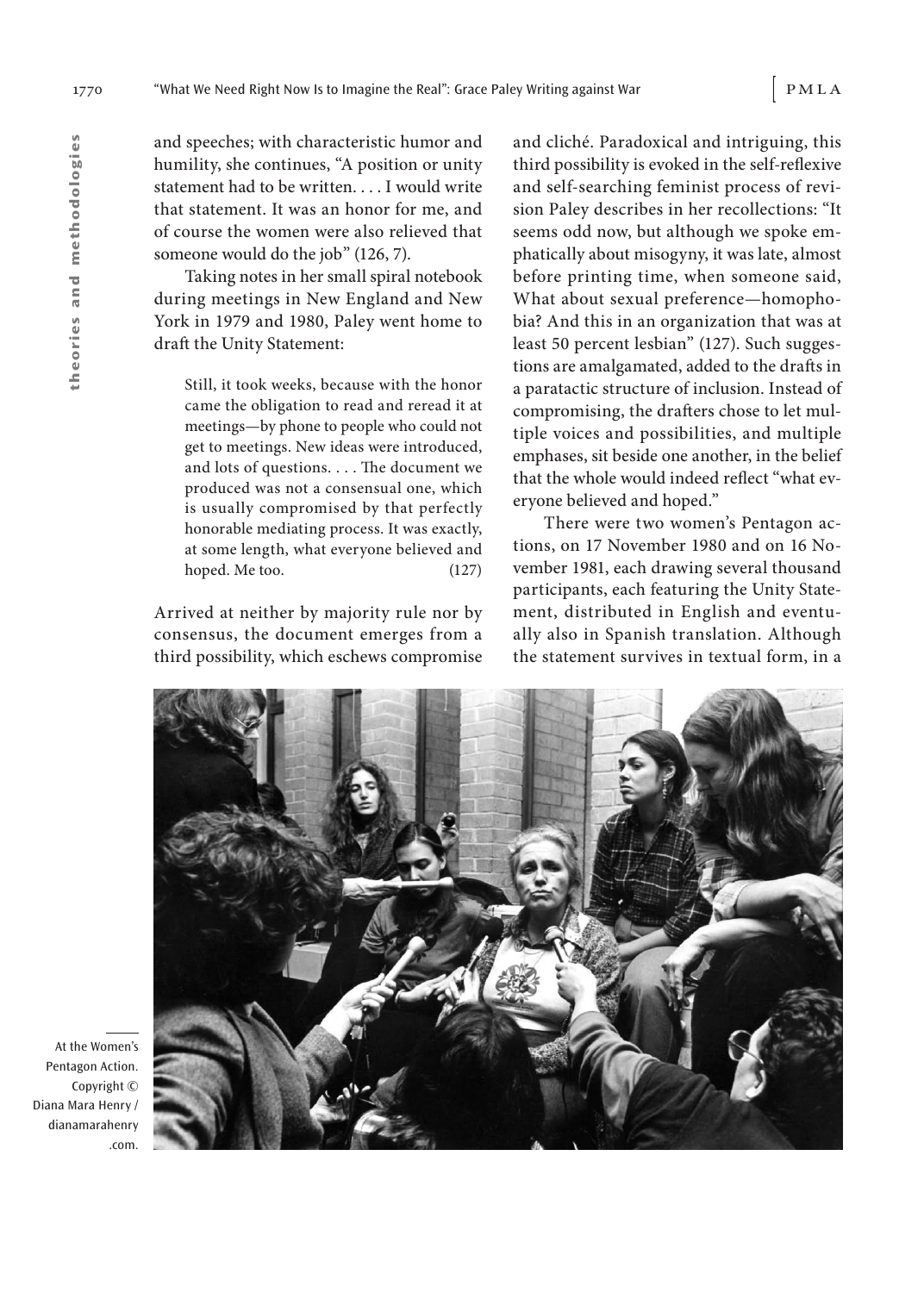number of versions reflecting the myriad revisions, its words have to be seen in the context of the large theater of protest organized in Washington. If we imagine and read it as a leaflet—widely distributed, read, crumpled and discarded or collected, reprinted, subject to renewed revision—it can perhaps acquire for us the performative force it had at the time, enlarging the circle of unity beyond Washington and beyond 1980 and 1981.

Preceded by a day of workshops and teach-ins, the actions sought to create a new form of demonstration, eschewing raised platforms, speeches, and stars in favor of a participatory and egalitarian form of what T. V. Reed calls an "exemplary . . . radical dramaturgy," inspired, no doubt, by the political theater of Bertolt Brecht, Augosto Boal, and the Bread and Puppet Theater and by other avant-garde tactics of the 1960s and 1970s  $(120)$ .<sup>5</sup> Relying on the power of symbolism and theater and practicing a politics of disruption and surprise, the women used flashy props such as largerthan-life puppets created by Amy Trompetter, literally interrupting the work of the Pentagon by transforming the space and blocking the entrances where "[e]very day . . . the colonels and generals who are planning our annihilation walk calmly in and out the doors of its five sides" (Paley, *Just As I Thought* 142).

The performances had four acts, each mobilizing a particular affect. "Mourning" took place in Arlington Cemetery, where protesters created a women's cemetery with cardboard tombstones for feminist heroes like the Holocaust rescuer Hannah Senesh and the laborunion activist Karen Silkwood and for more general figures like the mother, the sister, the unknown woman. They then moved to the Pentagon for the second act, "Rage," brandishing giant red puppets, shouting at the building and its power, and smearing symbolic blood on the entrance pillars. In the third act, "Empowerment," they encircled the Pentagon, and in the fourth, "Defiance," they held aloft black puppets and wrapped the building in a

beautiful and ominous web of multicolored yarn. Hundreds of the women who, in Ynestra King's words, "use[d] [their] bodies to disrupt what goes on at the Pentagon" were arrested, and some spent weeks in jail, experiencing the

had come to protest ("WPA").<sup>6</sup> "For two years we have gathered at the Pentagon because we fear for our lives," the Unity Statement begins. "We came to mourn and rage and defy the Pentagon because it is the workplace of the imperial power which threatens us all" (*Just As I Thought* 142). The statement starts with a definition of who "we" are—our locations, ages, social statuses, and professions—and a revelation of our feelings and fears. It moves to a well-informed enumeration and explanation of the technologies of destruction being developed: stealth aircraft, nerve gas, nuclear power, neutron bombs, each succinctly explained. This pedagogical part of the statement also outlines the social and economic consequences of the

sexism, racism, and homophobia that they

Tomb of the Unknown Woman. Photograph by Dorothy Marder. Reproduced by permission of the photographer's estate.

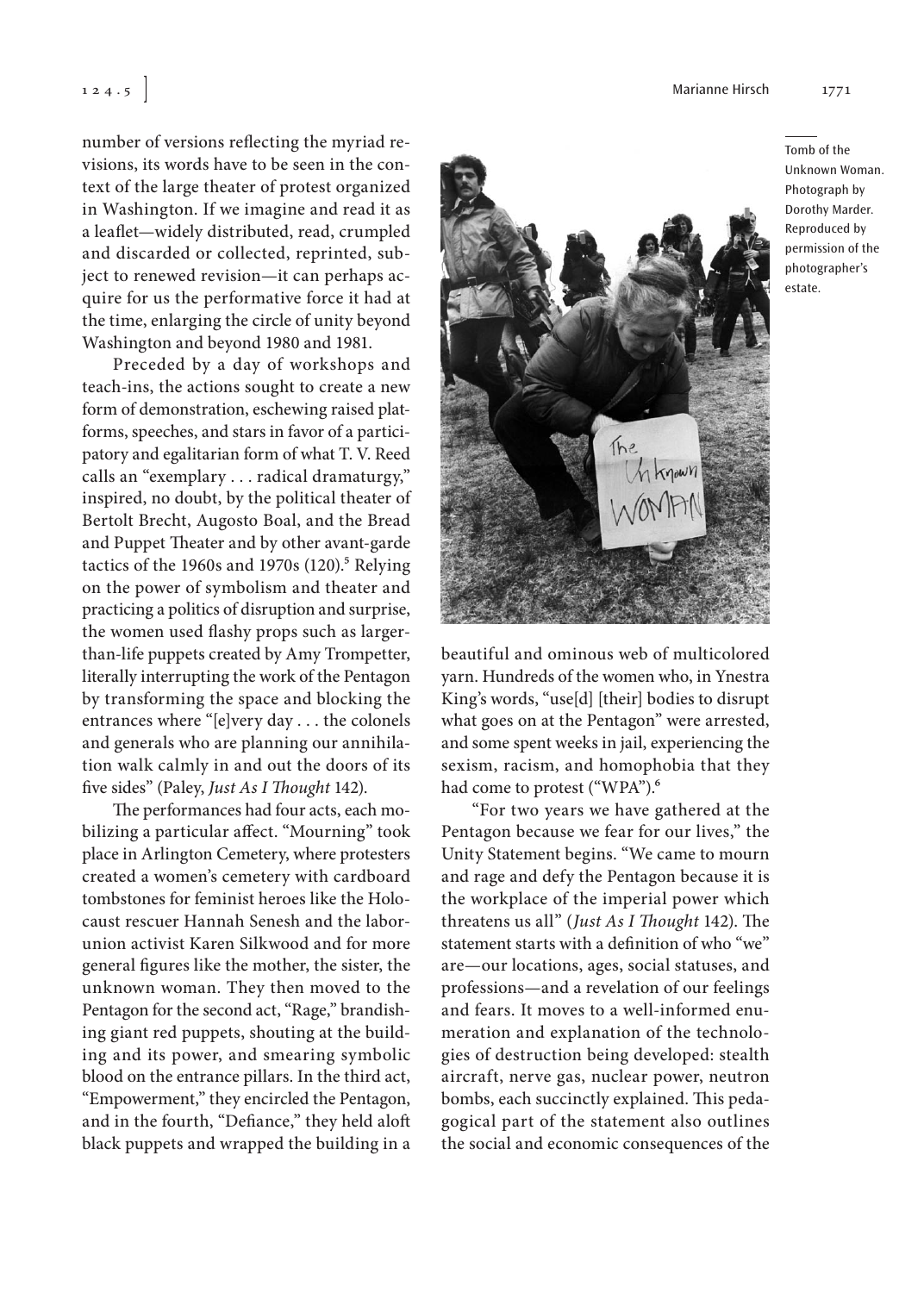arms buildup: cuts in day care, school budgets, work opportunities, and welfare budgets; effects on black and Latino youth; the introduction of the Family Protection Act and of antichoice legislation; and the prevention of the passing of the Equal Rights Amendment (143). These connections then open out to include the ecological effects of this buildup on the lands and lives of indigenous peoples and its contribution to the growth of "racism, woman hating, and the old European habit of Jew hatred" (143). The statement is knowledgeable and authoritative, relying on precise terminology and on numbers. It is also poetic and rhetorical, personifying the Pentagon as it vilifies it: "Whatever help the poor receive is cut or withdrawn to feed the Pentagon, which needs about \$500 million a day for its murderous health. It extracted \$157 billion last year from our own tax money, \$1800 from a family of four" (143). These are more than statistics: they are means by which we can "imagine the real[ity]" of individual and collective lives touched by militarism and war.

These accounts of information and condemnation are followed by an assertion of desire and by an opening: "We want to know what anger in these men, what fear that can only be satisfied by destruction, what coldness of heart and ambition drives their days" (144). Naming, personalizing, and wanting to understand anger, coldness, and ambition is another way of interrupting the well-worn motivations of military buildup. It is a different form of protest—more than a simple condemnation. But with this attention to "these men" comes a fundamental, radical turn to us and what we want. This is not the language of rights, not a set of demands, but a platform of need and desire that defines the "ordinary lives" of women, children, and men, here and in "new nations and old colonies" (144): good food, decent housing, access to health care, useful work, safe workplaces, safety from sexual harassment, honor in old age, freedom from rape and other violent attack, freedom of choice,

freedom "to love whomever we choose" (145), "an education for children which tells the true story of our women's lives, which describes the earth as our home to be cherished, to be fed as well as harvested" (165). Reversing accepted ideas about gender equality, the statement continues, "We do not want to be drafted into the Army. We do not want our young brothers drafted. We want *them* equal with *us*" (145).

As the statement gains momentum, the wants multiply and become at once more urgent and more ambitious. "We want" an end to racism and an awareness of the benefits that racial prejudice has brought to some women. "We want" to be reunited with the women who are spending their lives "in cages" (146). Then the statement moves to its most visionary section, about ecology, energy, and the earth. It calls for an end to the arms race and a return of the earth to "the people who tilled it." It alerts to the destruction of certain animal species. It asserts the understanding of a deep "connectedness" that is violated by the gold and oil that are opposed to the human "we," who are "made of blood and bone, . . . of the sweet and finite resource, water" (147). And it ends with a view of a different future, one that we already know because we have imagined it, and with a bold and defiant tone of intent: "We know there is a healthy, sensible, loving way to live and we intend to live that way in our neighborhoods and our farms in these United States and among our sisters and brothers in all the countries of the world" (147).

The Unity Statement was written in a collaborative, inclusionary process, by about two hundred women, in ordinary language that would be broadly available and inviting. The group drafting it was not a coalition of peace groups: although most of the women had already been involved in other groups, they did not represent these groups but came together as part of a new unit. Among the women and with all those to whom they reached out across space and time, *unity* becomes a performative term: in line with J. L. Austin's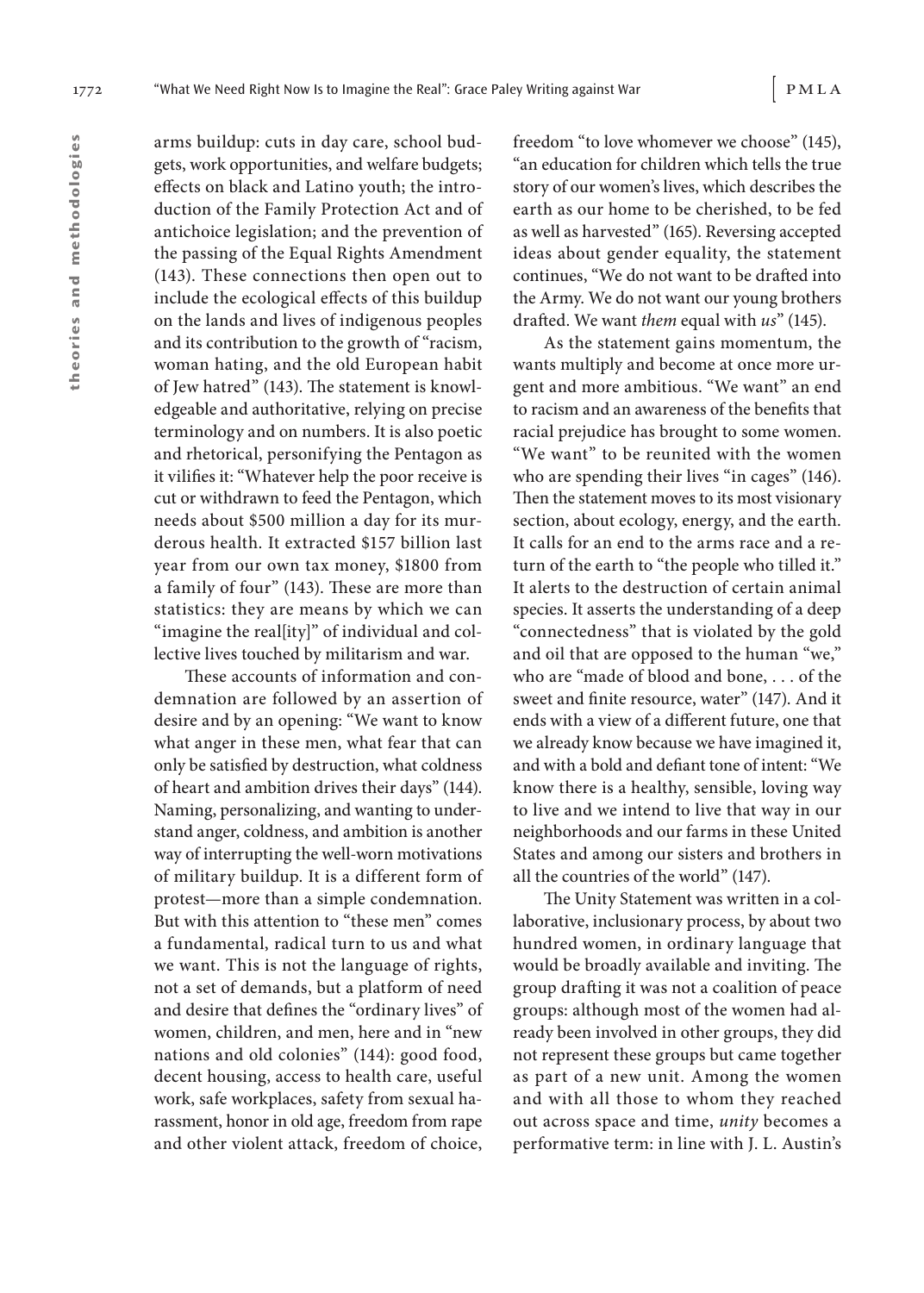

definition of performative speech acts, its utterance summons and creates unity as a form of action that aims to transform the Pentagon and its many levels of influence. It becomes a means of empowerment that moves through mourning, rage, and defiance to transformation. And *unity* connects not only women and people who work for policy changes but also the different issues that it wishes to link to war and war's far-reaching effects.

Reflecting, as Paley writes, "exactly, at some length, what everyone believed and hoped," the Unity Statement also fit, "exactly," the character of the action that emerged around it. In my view, it is not only, as John Bell recently argued, a manifesto, because it is not only a "declaration of principles." It is, as well, a proclamation of needs, desires, and expectations that defiantly articulates and justifies the deep fears that war and militarism create. It provides a space in which these fears can be experienced and expressed, in which their repression can be undone. In the context of the demonstrations, the statement

shows that fear need not be paralyzing and that it can lead to consciousness, meaningful action, and continued resistance.

The Women's Pentagon Action protests and Unity Statement were products of their moment, the early 1980s. Like other such events, the all-woman gathering was a laboratory for the practice of consciousness and coalition. Building on a long history of women's nonviolent peace activism by groups such as the Women's International League for Peace and Freedom, the Seneca Falls Women's Peace Encampment, and Women Strike for Peace, to name only a few iconic examples, the participants developed a complex feminist analysis of gender, imperialism, racism, and militarism and their reach across women's daily lives, in the form of poverty, rape, sexual abuse, and environmental neglect. The gathering was certainly "motherist," but not in the sense of celebrating any special knowledge that mothers bring simply as mothers. Rather, it highlighted the heightened concern for the future imbued by caring for children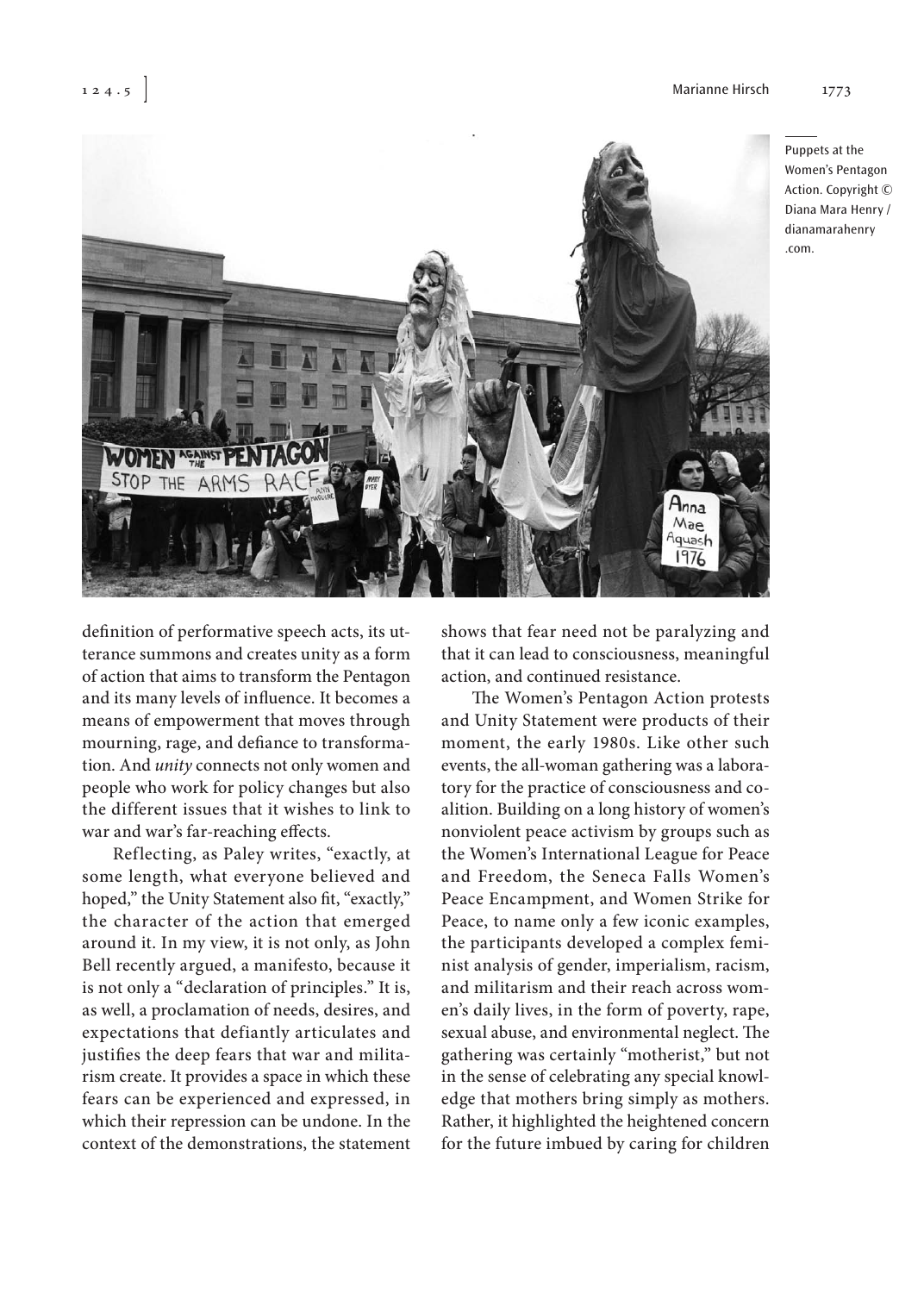and by knowledge of their bodies' vulnerability.<sup>7</sup> It showed how motherhood, marked by this concern, could be mobilized as a powerful force of social critique. Responding to their historical moment, the statement and the actions were an inspired and inspiring, empowering and imaginative form of intervention—an effective medium through which to communicate, in symbolic form, complex intellectual insights into the social, intellectual, and psychic roots and by-products of militarism and war.

When she assembled *Just As I Thought*, Paley decided to include the Unity Statement, "since the writing was my responsibility" (127). Although she is not its sole author, its themes as well as its tactics of interruption and surprise echo across her fiction, poetry, speeches, and essays.

In the poem "Is There a Difference between Men and Women," a series of declarative lines distinguish, without ever naming, those who are responsible for the arms trade, the slave trade, and the trade in the bodies of women from those who engage in household trade, in trade in the markets selling "melon mustard greens / cloth shining dipped in / onion dye, beet grass" (*Begin Again* 156). The women in Paley's stories are mothers concerned with the safety of their own children and of other people's children, on the playground, on the subway, and across the world. The male characters tend to be more distant, more isolated and tortured. In "Listening," Faith wants to have another baby, but Jack stalls and tries to dissuade her. Like his male friend and interlocutor, he wants the freedom to commit suicide when he wishes. Eventually, he leaves for Arizona "to clear his lungs and sinuses and also to have, hopefully, one last love affair, the kind that's full of terrific longing, ineluctable attraction, and so forth" (*Collected Stories* 385). "[A]nd so forth"—a simple and devastating deflation of masculine fantasy and its clichés. And yet in the late poem "Fathers,"

Fathers are more fathering these days

. . . . . . . . .

on the New York subways and the mass transits of other cities one may see fatherings of many colors with their round babies on their laps

. . . . . . . . .

these scenes were brand new exciting for an old woman who had watched the old fathers gathering once again in familiar army camps and comfortable war rooms to consider the necessary eradication of the new fathering fathers (who are their sons) as well as the women and children who will surely be in the way (*Fidelity* 6–7)

Note the adjective "fathering" and the plural noun "fatherings," making of paternity a quality of care and a series of actions, perhaps a way at once to contest and to expand the motherism of the Unity Statement. Note also the enjambment that breaks "comfortable": Paley's poetic strategies contest comfort and its oblivions. Always ready to startle and surprise, her poetry and her prose provoke our vigilance and our readiness to perceive the small acts that are unexpected and out of the ordinary—to make space for change, such as the change in fathering.

Paley's characters are political: they go to meetings, produce leaflets, distribute them, argue tirelessly about the world. They have layered histories, reaching back to the pogroms in Russia and Ukraine, to the tsars' prisons, and to communist and Trotskyite commitments. They fought in World War II, in the Korean and Vietnam wars; they followed their men to army bases, and they created peace encampments. Their political efforts are often ef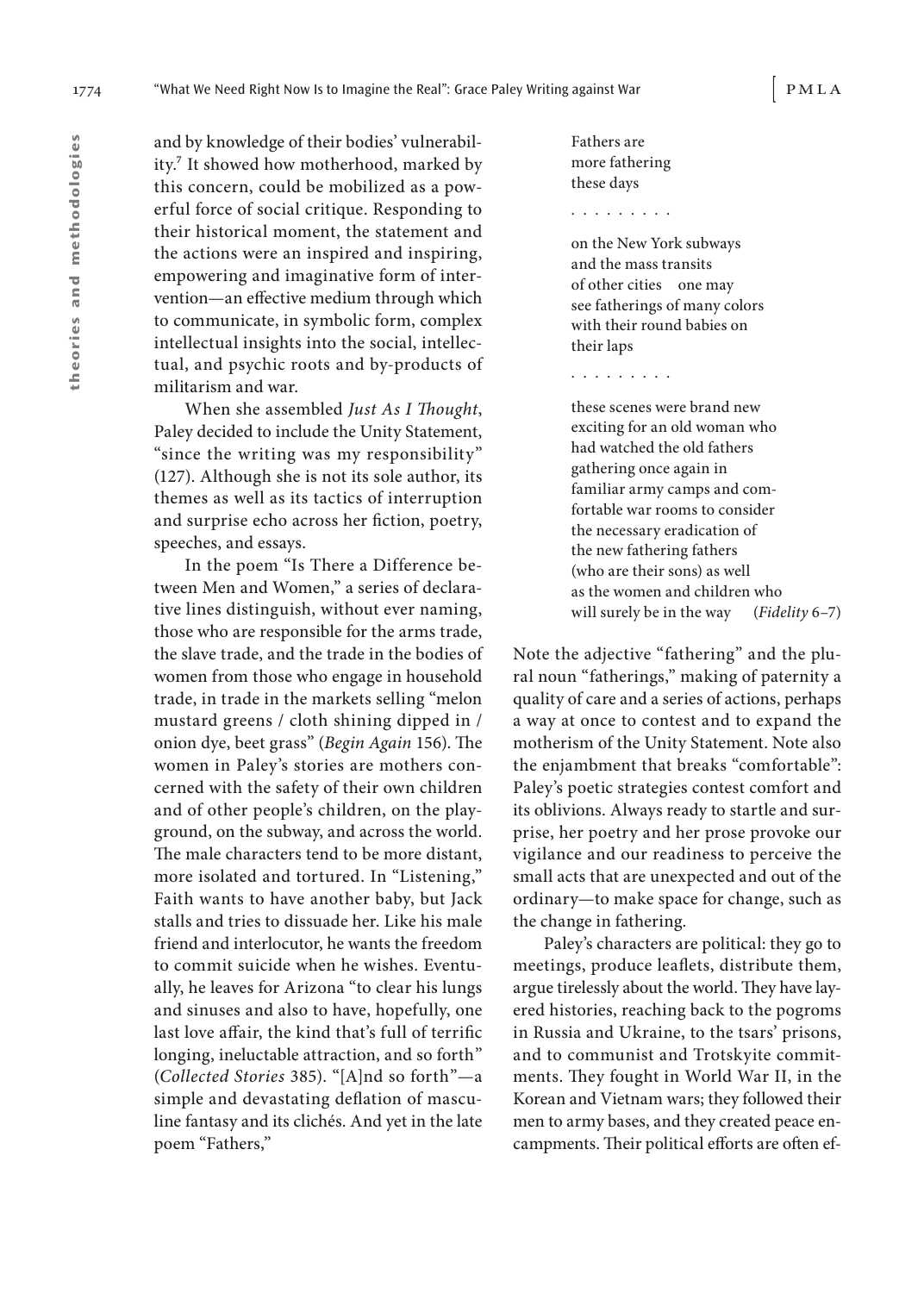fective in local and global arenas, and yet they can be whimsical, absurd, even laughable.

In the deeply ironic story "Politics," "[a] group of mothers from our neighborhood went down to the Board of Estimate hearing and sang a song. . . . *[O]h oh oh / will someone please put a high fence / around the children's playground. . . . [W]on't the city / come / or their daddies to keep the bums and / the tramps out of the yard*. . . . By noon the next day the fence was up." The mothers in this action are immune neither to the fears and prejudices that support war nor to flirtations like the one that leads a young woman reporter to overlook a hole in the fence made by an attractive Tactical Police Force cop carrying a copy of Camus's *The Rebel* "for identification purposes" (*Collected Stories* 222).

In "Listening," Faith is handing out leaflets that cry out, "U.S. Honor the Geneva agreements" (*Collected Stories* 378). She overhears a young man in a coffee shop explaining to his uncle that the "wife" he left in Vietnam with a little girl she bore him would never want to come live in the United States: "I would like to find a good-looking American girl, someone nice, I mean, and fall in love and settle down, because, you know, I'm twenty-four already" (379). After she hands him a leaflet, "[h]e looked at it. He looked at me. He looked at the wall, sighing. Oh shit. He crumpled the leaflet in one hand. He looked at me again. He said, Oh, I'm sorry. He put the leaflet on the table. He smoothed it out." A series of small gestures in an encounter that this time interrupts both the young man's plans and the narrator's act of protest. Each has to stop and to listen, to look at the other across ideological divides. They share the daily space of the diner. "Oh shit" is the one unattributed comment. Is it the narrator's or the young man's expletive? We cannot know. "Let's go, said uncle Stan." The name, an echo of "Uncle Sam," stays with us as a reminder of the story's artfulness.

There are many ways to "imagine the real." In the Unity Statement, that act of imagination is devoted to exposing the truth of war and the reality of its effects in the workings of the military-industrial complex. In Paley's poems and stories, we are led to imagine the dailiness of her characters' lives, to hear their voices in everyday conversation, evoked in real and heightened surreal settings. In different ways, the poems and stories provoke us to stop over our sandwiches and to refuse to accept the givenness and the invisibility of war, destruction, poverty, and disease—the erasure of the other woman and her child.

"Three Days and a Question" narrates three days of walks through the city, three scenes, seemingly unconnected. Here Paley speaks in her own voice. "On the first day I joined a demonstration opposing the arrest in Israel of members of Yesh Gvul, Israeli soldiers who had refused to serve in the occupied territories." A woman watching the demonstration tells a television anchorwoman that the demonstrators are "anti-Semites," only to be angrily challenged by an elderly demonstrator holding up his arm for her to see: "Are you crazy? . . . How you dare to say that—all of us Jews. Me, he said. He pulled up his shirtsleeve. Me? You call me? . . . You look at my number, what they did to me. . . . My arm-you're afraid to look . . . my arm . . . my arm" (Paley and Williams, *Long Walks*; last two ellipses in orig.)

On the second day, the narrator and her friend Vera return from listening to a censored Czech writer read her stories. They encounter a young man with AIDS asking them for money so he can find a place to sleep. He also pulls out his arm: "No one will help me. No one. Because they can see. . . . Lesions, he said. . . . That's what people see." The women respond to his appeal with money and advice. "Separately, Vera and I think: A boy—only a boy. Mothers after all, our common trade for more than thirty years."

On the third day, the narrator talks to a taxi driver from Haiti. "Why?" he challenges her. "[Y]ou don't let us come. Starving. They send us back. . . . Why, he says, turning to me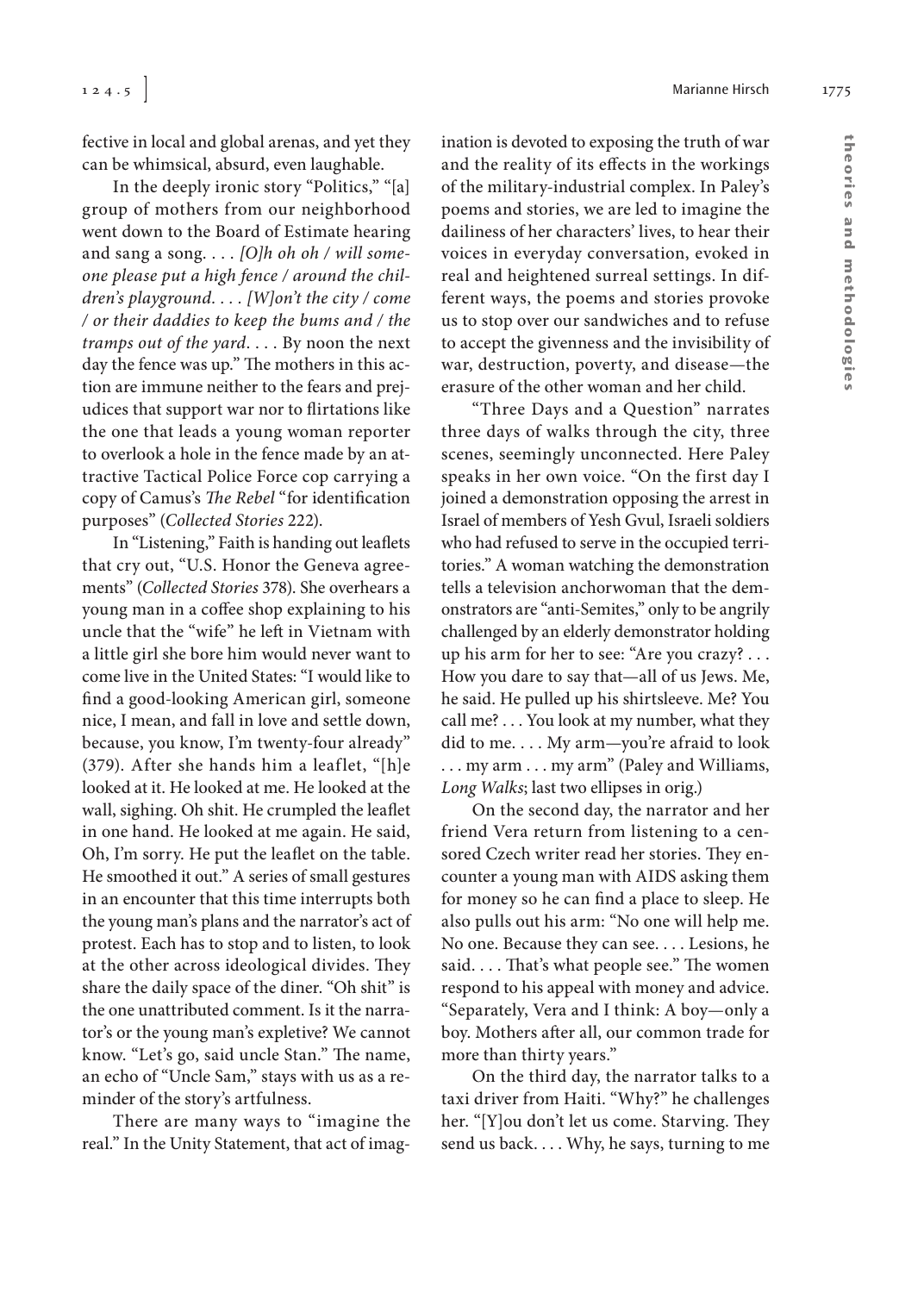theories and methodologies **theories and methodologies** again, rolling his short shirtsleeve back, raising his arm to the passenger divider, pinching and pulling the bare skin of his upper arm. You tell me—this skin, this black skin—why? Why you hate this skin so much?"

"Why?" the narrator herself wonders about the coincidence of "those gestures, those arms, the three consecutive days thrown like a formal net over the barest unchanged accidental facts." She concludes, speculatively and whimsically, "In order to become—probably—in this city one story told." Why, indeed. Three days, unconnected, three similar gestures exposing all the unacknowledged connections between war—the Holocaust, the Israeli occupation, dictatorships in Haiti—inner-city poverty and need, poor health care, racism, anti-Semitism, and an ethics of care that Paley casts with those in the mothering trade and those, men and women, who have been the victims of genocide. The raised arm and exposed skin, whether tattooed, full of lesions, or simply black, reveal the materiality of the real, there to be seen but often ignored as we walk through our cities and towns, as we walk home or to lunch. Sometimes, Paley shows us, we stop and look at each other, we listen, and sometimes we even respond. And this is the first burst of imagination, the first antiwar act.

#### **NOTES**

The phrase quoted in my title is from Grace Paley's essay "Of Poetry and Women and the World" (171). It also resonates with the title of another of Paley's essays in the same collection, "Imagining the Present." I wish to thank Srinivas Aravamudan, Lila Abu-Lughod, Susan Crane, Jean Howard, Alice Kessler-Harris, Dorothy Ko, Nancy K. Miller, Ivy Schweitzer, and Leo Spitzer for their incisive comments on previous drafts of this paper; Ynestra King, Amy Swerdlow, Barbara Selfridge, Judy Myers, Nina Kraut, and Eva Kolisch for their lively evocations of the Women's Pentagon Action; Diana Mara Henry for offering her photographs of the Women's Pentagon Action; Elissa and Eve Marder for permission to use the photos by Dorothy Marder; and Nora Paley for her help with Grace Paley's archive.

1. Born in the Bronx in 1922, Paley published her first short story collection, *Little Disturbances of Man*, in 1959. It was followed by *Enormous Changes at the Last Minute* (1974), *Later the Same Day* (1985), and *The Collected Stories* (1994). She was also the author of three volumes of poetry, *Leaning Forward* (1985), *Begin Again: Collected Poems* (2000), and the posthumous *Fidelity: Poems* (2008); a book of essays and speeches, *Just As I Thought* (1998); an illustrated book of poetry and prose, with Vera Williams, *Long Walks and Intimate Talks* (1991); and a volume of stories and poems, with Robert Nichols, *Here and Somewhere Else* (2007). Before her death in Vermont in 2007, Paley engaged in a lifetime of antimilitarist activism with groups such as Women Strike for Peace, the War Resisters' League, the American Friends' Service Committee, the Women's Pentagon Action, the Clamshell Alliance, Resist, and Women in Black, as well as with local antiwar and antinuclear affinity groups in New York and Vermont. She traveled to Hanoi on a peace mission in 1969 and to Moscow as a delegate at the 1974 World Peace Conference.

2. For Paley's account of anti–Gulf War protests, see "The Gulf War" (*Just As I Thought* 254–70).

3. Women in Black is a worldwide network of women working for peace and justice and against militarism. It began in Israel in 1988 in solidarity with the goals of the first Palestinian intifada. Women in Black chapters around the world still organize weekly peace vigils.

4. Since the statement underwent numerous revisions, there are many versions of it in circulation. This paper draws on the version Paley published in her collection *Just As I Thought*.

5. On the relation of the protest actions in which Paley was involved to avant-garde art practices, see Bell.

6. Paley was arrested at the 1980 action with hundreds of other demonstrators. The sentences were unexpectedly harsh, and the prisoners were taken to the federal penitentiary in Alderson, West Virginia. Feeling responsible for the many young women who had never been to a demonstration and who suddenly found themselves in shackles, Paley agreed to be bailed out early so that she could intervene on their behalf. In a slightly conflicting account, she was released by the judge because of the media attention the arrests had garnered after Amy Swerdlow contacted the press. By all accounts, Paley refrained from civil disobedience in the 1981 action to avoid arrest because she had another case pending (Swerdlow; King, Message).

7. On "motherist" politics, see Kaplan; Orleck, Jetter, and Taylor.

### **WORKS CITED**

Austin, J. L. *How to Do Things with Words: The William James Lectures Delivered at Harvard University in 1955*. Ed. J. O. Urmson. Oxford: Clarendon, 1962. Print.